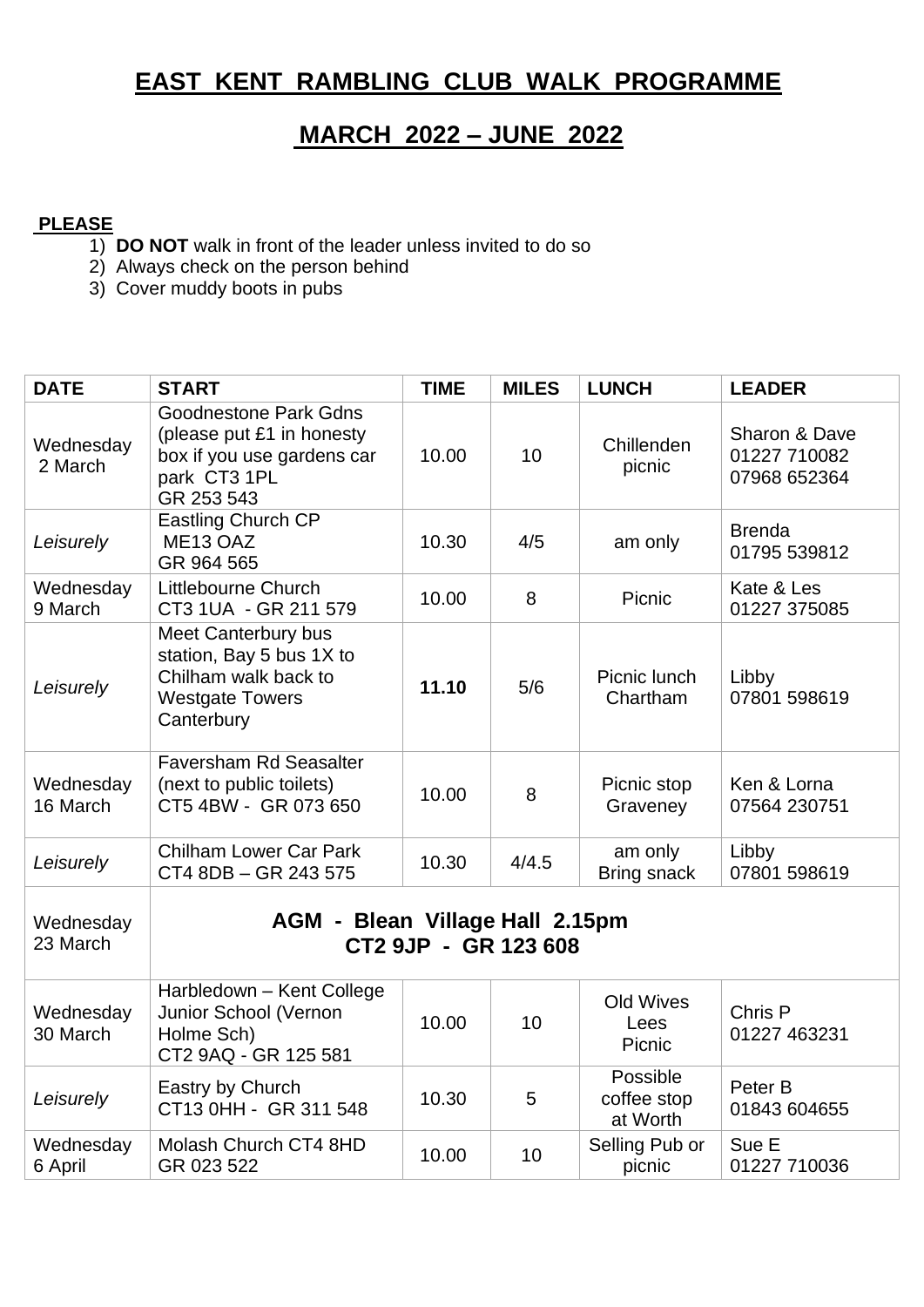| Leisurely                                                                                                                                                                            | Albion Taverna, 29 Front<br><b>Bents Faversham</b><br>ME13 7DH - GR 016 618                | 10.30        | 4/5   | am only                | <b>Brenda</b><br>01795 539812        |  |  |
|--------------------------------------------------------------------------------------------------------------------------------------------------------------------------------------|--------------------------------------------------------------------------------------------|--------------|-------|------------------------|--------------------------------------|--|--|
| Wednesday<br>13 April                                                                                                                                                                | Lyminge Village Hall CP<br>CT18 8EW - GR 158 409                                           | 10.00        | 10    | Paddlesworth<br>Picnic | Chris P<br>01227 463231              |  |  |
| Leisurely                                                                                                                                                                            | Chestfield Rec corner of<br><b>Laxton Way and Chestfield</b><br>Road CT5 3JL<br>GR 134 661 | 10.30        | 3.5   | am only                | Jenny W<br>07932 667238              |  |  |
| Wednesday<br>20 April                                                                                                                                                                | Charing, car park off<br>School Rd or park in<br>School Rd TN27 0JW<br>GR 952 495          | 10.00        | 11    | Lenham<br>Picnic       | Carol<br>01227 374529                |  |  |
| Leisurely                                                                                                                                                                            | Roger Manwood School<br>Sandwich CT13 9JX<br>GR336 581                                     | <u>10.00</u> | 6     | Worth                  | Valerie & Angela<br>01843 604655     |  |  |
| <b>LEADERS OLD AND NEW</b><br>WE NEED YOUR WALKS FOR THE NEXT PROGRAMME BY THE END<br><b>OF MAY PLEASE !!!</b><br>Please e-mail Jenny - jehardy1@btinternet.com or ring 01843 221780 |                                                                                            |              |       |                        |                                      |  |  |
| Wednesday<br>27 April                                                                                                                                                                | <b>Westwood CP near Sixmile</b><br>garage CT4 6DN<br>GR 143 440                            | 10.00        | 11    | Picnic lunch           | Valerie P<br>01227 262042            |  |  |
| Leisurely                                                                                                                                                                            | <b>Challock Village Hall CP</b><br>possible small donation<br>TN25 4AU GR 011 504          | 10.30        | 4.5/5 | am only                | Ethel<br><b>RADO</b><br>01843 596249 |  |  |
| Wednesday<br>4 May                                                                                                                                                                   | <b>Hawkinge Community</b><br><b>Centre Car Park</b><br>CT18 7FP - GR 215 398               | 10.00        | 10    | Picnic                 | Bob M<br>07504 909591                |  |  |
| Leisurely                                                                                                                                                                            | Wingham Village CP<br>CT3 1BJ - GR 243 575                                                 | 10.30        | 5     | am only                | <b>Frances</b><br>01843 836620       |  |  |
| Wednesday<br>11 May                                                                                                                                                                  | Elham Square CT4 6TJ<br>GR 177 438                                                         | 10.00        | 8     | Picnic                 | Kate & Les<br>01227 375085           |  |  |
| Leisurely                                                                                                                                                                            | Garden Centre, Ashford<br>Road Chartham<br>CT4 7HF - GR 116 557                            | 10.30        | 5     | am only                | Ethel<br><b>RADO</b><br>01843 596249 |  |  |
| Wednesday<br>18 May                                                                                                                                                                  | Eastry Church CT13 0HH<br>GR 311 548                                                       | 10.00        | 9     | Picnic                 | Ruth T<br>01304 619968               |  |  |
| Leisurely                                                                                                                                                                            | <b>Grove Ferry Car Park</b><br>Parking fee CT3 4BP<br>GR 235 631                           | 10.30        | 4.5/5 | am only                | <b>Frances</b><br>01843 836620       |  |  |
| Wednesday<br>25 May                                                                                                                                                                  | <b>Farthing Common</b><br>Nearest Postcode - Plant<br>Nursery CT 18 8DH<br>GR 136 403      | 10.00        | 10    | Picnic at<br>Saltwood  | Sue S<br>01227 455750                |  |  |